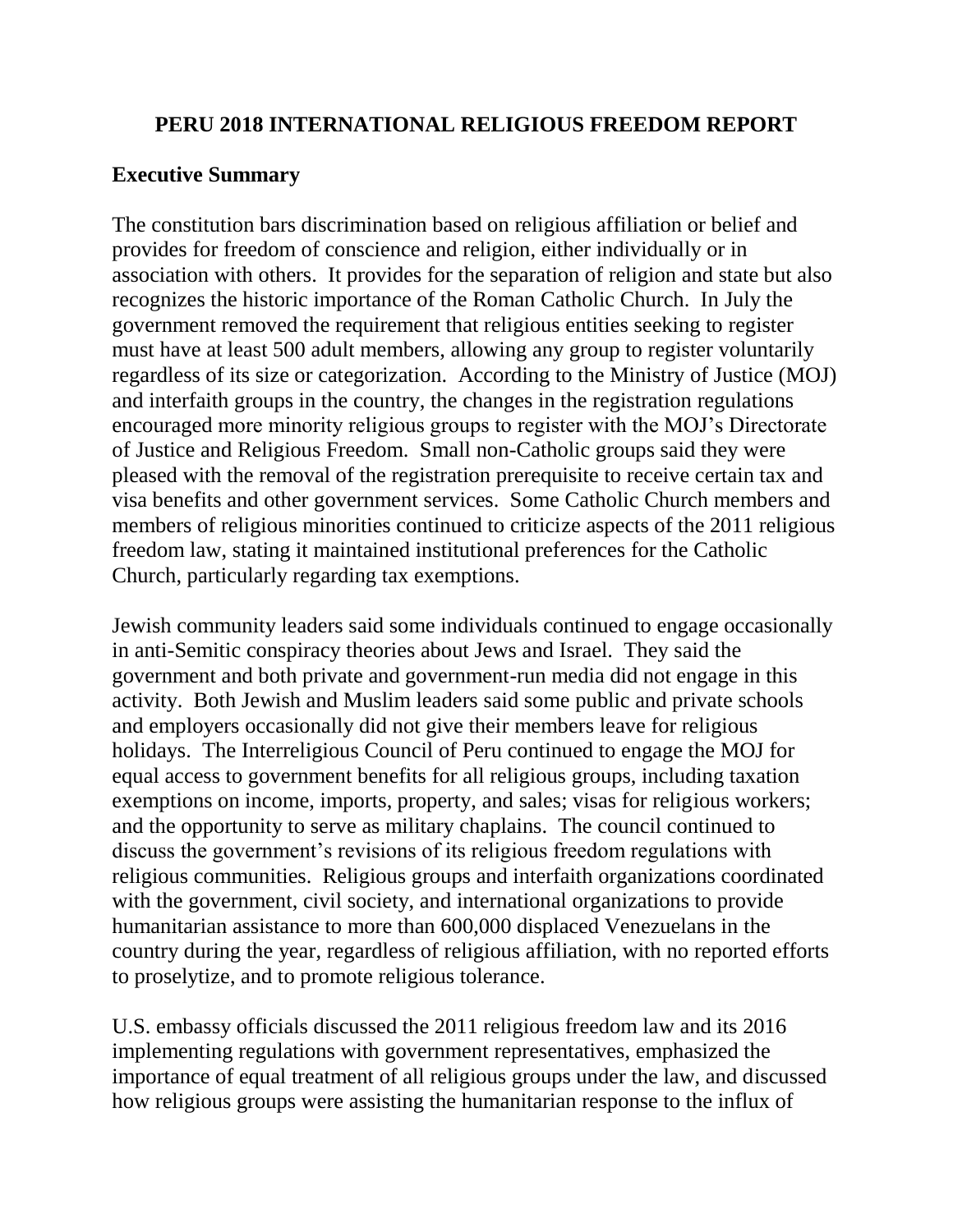Venezuelans regardless of their religious affiliation or nonaffiliation. Embassy officials also engaged leaders from the Catholic, The Church of Jesus Christ of Latter-day Saints (Church of Jesus Christ), evangelical Protestant, Jewish, and Muslim communities to promote tolerance and respect for religious diversity.

# **Section I. Religious Demography**

The U.S. government estimates the total population at 31.3 million (July 2018). The 2017 national census reported the population as 76 percent Catholic (81 percent in 2007); 14 percent Protestant (mainly evangelical Protestant compared with 13 percent in 2007); 5.1 percent nonreligious; and 4.9 percent other religious groups. The other religious groups include Jews, Muslims, Jehovah's Witnesses, the Church of Jesus Christ, Israelites of the New Universal Pact, Baha'is, Buddhists, Orthodox Christians (primarily Russian and Greek), and the International Society of Krishna Consciousness.

According to the Israel Information Center for Latin America, approximately 3,000 Jews reside in the country, primarily in Lima, Cusco, and Iquitos. According to the Muslim community, approximately 2,600 Muslims live in the country, with 2,000 in Lima and 600 in the Tacna region. Lima's Muslim community is approximately half-Arab in origin and half local converts, while Tacna's is mostly Pakistani. The majority of Muslims are Sunni.

Some indigenous peoples in the far eastern Amazonian jungles practice traditional faiths. Many indigenous communities, particularly Catholics in the Andean highlands, practice a syncretic faith blending Christian and pre-Columbian beliefs.

# **Section II. Status of Government Respect for Religious Freedom**

# **Legal Framework**

The constitution bars discrimination and persecution based on religious affiliation or belief and provides for freedom of religion, either individually or in association with others. It states every person has the right to privacy of religious conviction. It establishes the separation of religion and state but recognizes the Catholic Church's role as "an important element in the historical, cultural, and moral development" of the country.

A 1980 concordat between the government and the Holy See accords the Catholic Church certain institutional privileges in education, taxation, and immigration of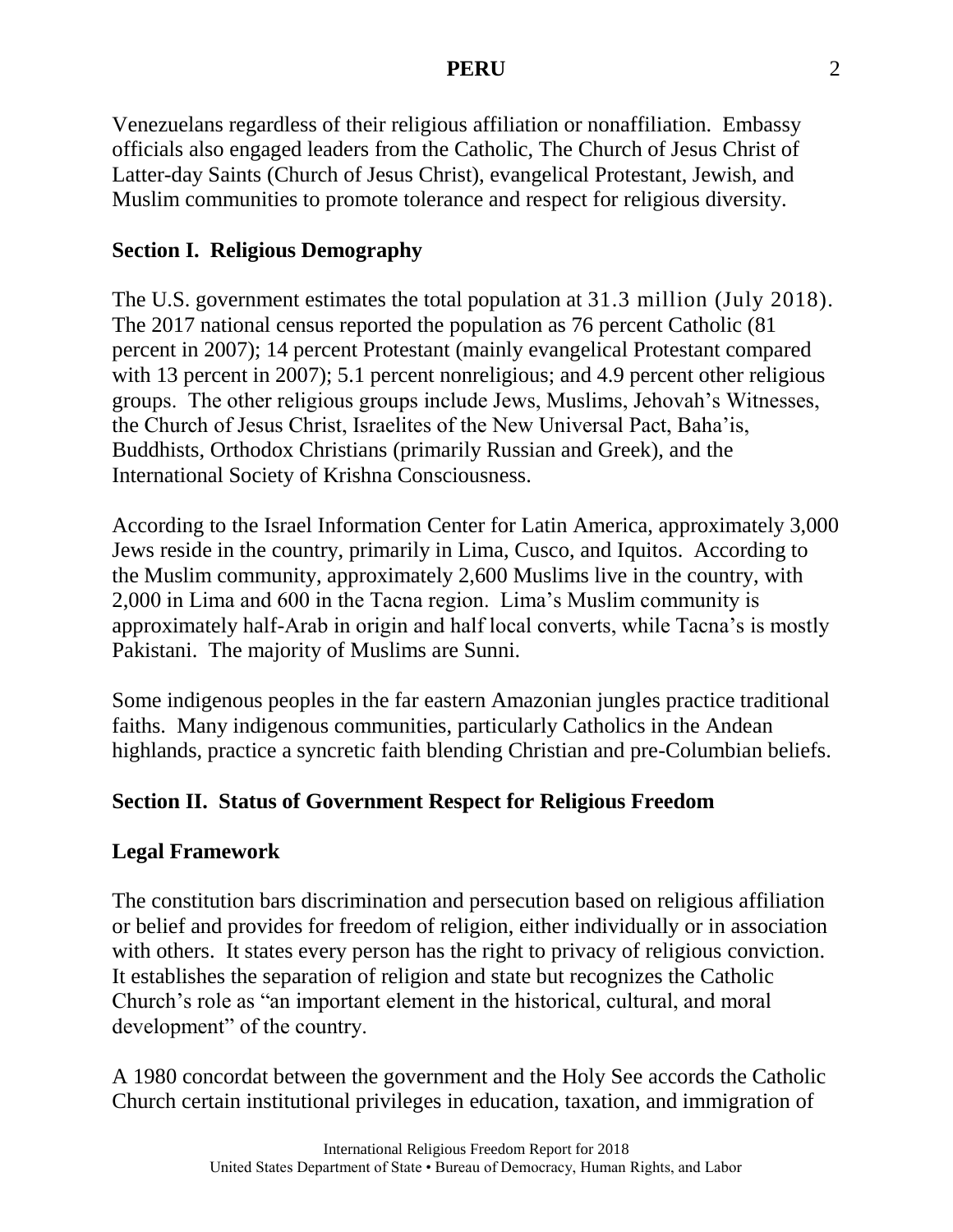religious workers. The subsequent 2011 religious freedom law exempts Catholic Church buildings, houses, and other real estate holdings from property taxes. Other religious groups often must pay property taxes on their schools and clerical residences, depending on the municipal jurisdiction and whether the group seeks and/or receives tax-exempt status as a nonprofit organization. The law exempts Catholic religious workers from taxes on international travel. The government also exempts all work-related earnings of Catholic priests and bishops from income taxes. By law, the military may employ only Catholic clergy as chaplains.

The MOJ is responsible for engaging with religious groups.

The 2016 revised implementing regulations to the religious freedom law make registration with the MOJ's Directorate of Justice and Religious Freedom optional and voluntary. The stated purpose of the registry is to promote integrity and facilitate a relationship with the government. The revised regulations do not require government registration for a religious group to obtain institutional benefits, but doing so allows religious groups to engage with the government. They allow all religious groups, registered or not, to apply for tax exemptions and worker or resident visas directly with the pertinent government institutions. Registration is free, the process usually takes one week, and the MOJ provides assistance in completing the application forms.

According to the law, all prisoners, regardless of their religious affiliation, may practice their religion and seek the ministry of someone of their same faith.

The law mandates that all schools, public and private, provide religious education through the primary and secondary levels, "without violating the freedom of conscience of the student, parents, or teachers." The law permits only the teaching of Catholicism in public schools, and the Ministry of Education requires the presiding Catholic bishop of an area to approve the public schools' religious education teachers. Parents may request the school principal to exempt their children from mandatory religion classes. The government may grant exemptions from the religious education requirement to secular private schools and non-Catholic religious schools. Non-Catholic children attending Catholic schools are also exempt from classes on Catholicism. The law states schools may not academically disadvantage students seeking exemptions from Catholic education classes.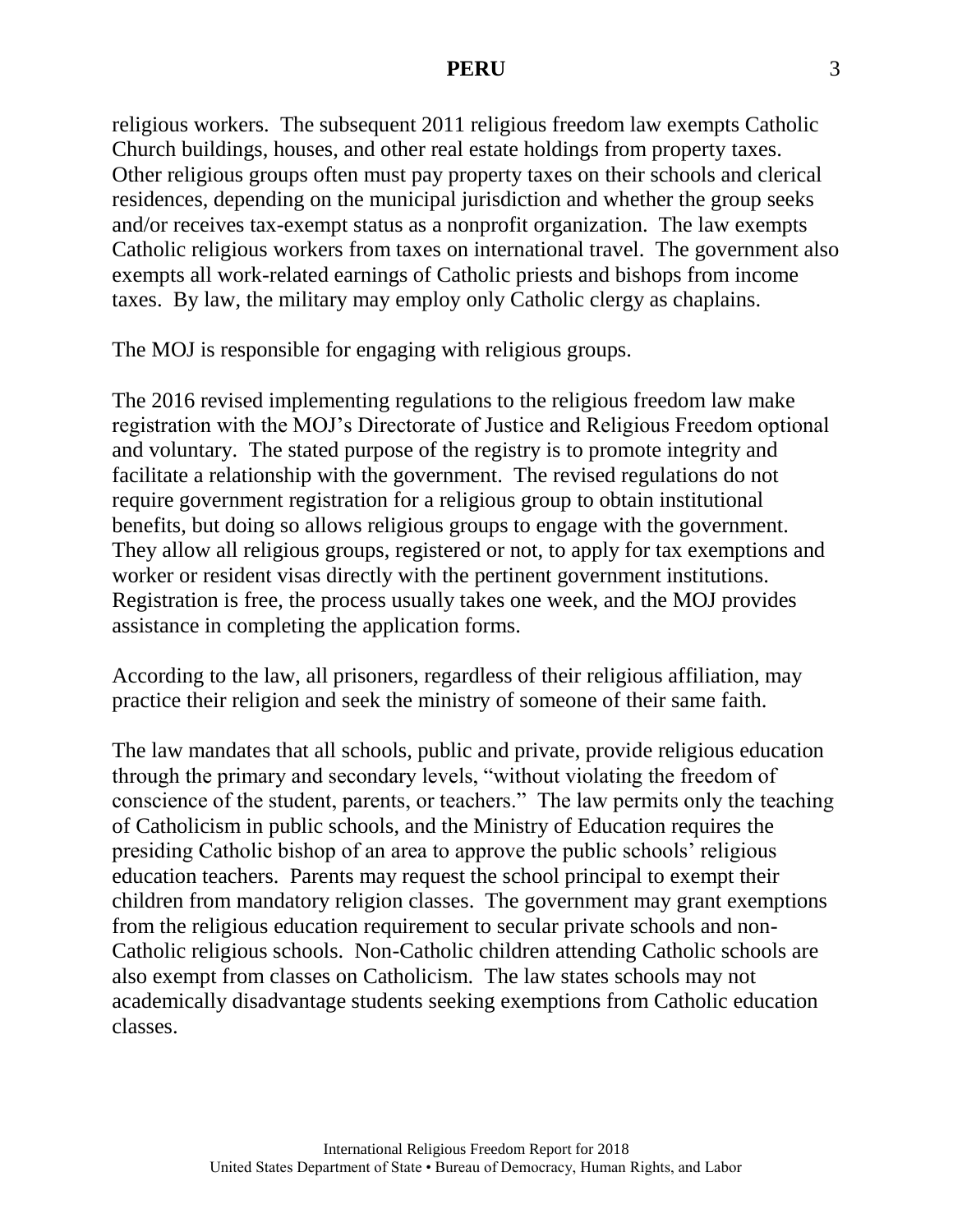The law requires all employers to accommodate the religious days and holidays of all employees; this accommodation includes allowing an employee to use annual vacation leave for this purpose.

Foreign religious workers must apply for a visa through the Office of Immigration of the Ministry of Interior. If the religious group registers with the MOJ, the immigration office accepts this as proof the applicant group is a religious organization. If the group does not register with the MOJ, the immigration office makes its decision on a case-by-case basis.

The country is a party to the International Covenant on Civil and Political Rights.

#### **Government Practices**

In July the government removed a 2016 requirement that religious entities seeking to register must have at least 500 adult members, changing it to allow any group to register voluntarily regardless of its size or categorization. At year's end, the government had registered 133 non-Catholic groups that had voluntarily requested registration, an increase from 115 in 2017, including the Church of Jesus Christ and a number of small evangelical Protestant groups. According to the MOJ and local interfaith groups, the government accepted and approved the applications from all interested religious groups, and there were no reported denials.

Some Catholic Church members and members of religious minorities continued to criticize aspects of the 2011 religious freedom law, stating it maintained institutional preferences for the Catholic Church, particularly regarding tax exemptions. In its regular meetings with the MOJ, the Interreligious Council continued to press for equal access to government benefits for all religious groups, including tax exemptions on income, import duties, property, and sales; visas for religious workers; and opportunities to serve as military chaplains. Members of the council said they were pleased with the new regulations and the government's response to requests for tax benefits from non-Catholic religious groups.

The executive branch, through the MOJ, continued to engage religious communities on matters affecting the communities, including the registration process, taxation exemptions, religious worker visas, budgetary support for religious groups, and prisoners' rights to religious practice. The MOJ continued to interact regularly with the public through its Office of Catholic Affairs and Office of Interfaith Affairs for non-Catholic Religious Groups. Government engagement with religious groups included regular conferences, workshops, and other interfaith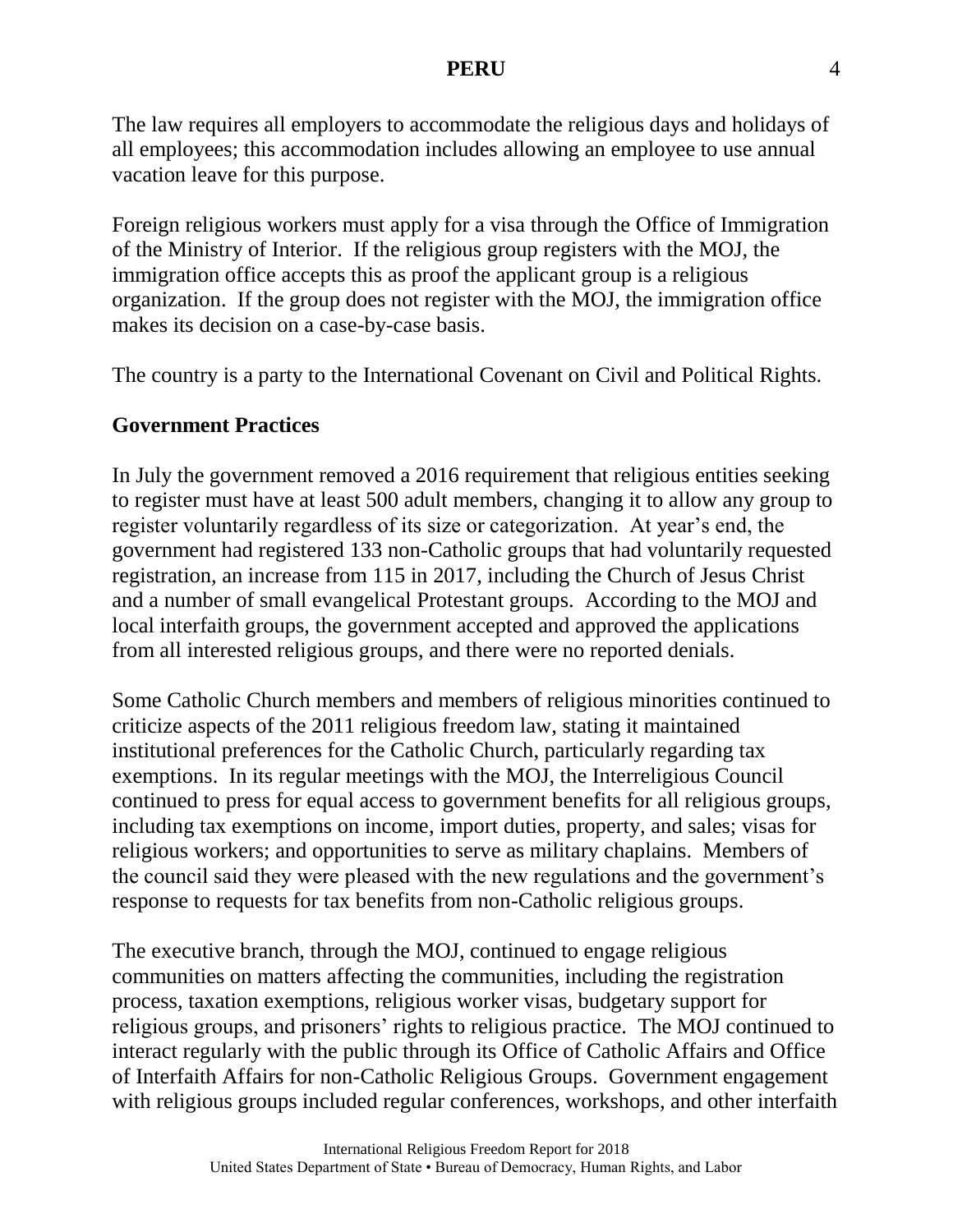meetings to discuss the registration process, joint charity campaigns, public outreach, and cultural events. The government and religious groups, including the Catholic Church, the Church of Jesus Christ, and various Protestant churches, hosted these engagements for the entire community.

According to the MOJ's Office of Catholic Affairs, the government continued to pay stipends to the Catholic cardinal, six archbishops, and approximately 1,000 other Catholic Church officials, totaling approximately 2.6 million soles (\$770,000) annually. Some Catholic clergy and laypersons employed by the Church received remuneration from the government in addition to Church stipends, including 44 active bishops, four auxiliary bishops, and some priests. These individuals represented approximately one-eighth of the Catholic clergy and pastoral agents. In addition, the government provided each Catholic diocese with a monthly institutional subsidy, based on the 1980 concordat with the Holy See. According to Catholic Church representatives, the Church used these and other Church funds to provide humanitarian services to the poor, regardless of their religious affiliation or nonaffiliation. Similar stipends were not available to other religious groups.

Protestant pastors said some non-Catholic soldiers continued to have difficulty finding and attending non-Catholic religious services because by law only Catholic chaplains may serve in the military.

MOJ representatives organized an interfaith meeting in March to coordinate religious community humanitarian support for approximately 600,000 Venezuelans in the country during the year and to ensure all religious groups provided services to them regardless of their religious affiliation.

# **Section III. Status of Societal Respect for Religious Freedom**

The Interreligious Council continued its dialogue among religious entities including evangelical and other Protestant groups, as well as Catholic, Jewish, Muslim, Eastern Orthodox, and Church of Jesus Christ representatives. The council engaged religious communities on the government's revised religious freedom regulations, the protection of religious freedom, and assistance to displaced Venezuelans regardless of their religious affiliation or no affiliation.

Jewish community leaders said some individuals continued to engage occasionally in anti-Semitic conspiracy theories on social media, usually focused on Israel, but they did not provide specific examples. They said the government and both private